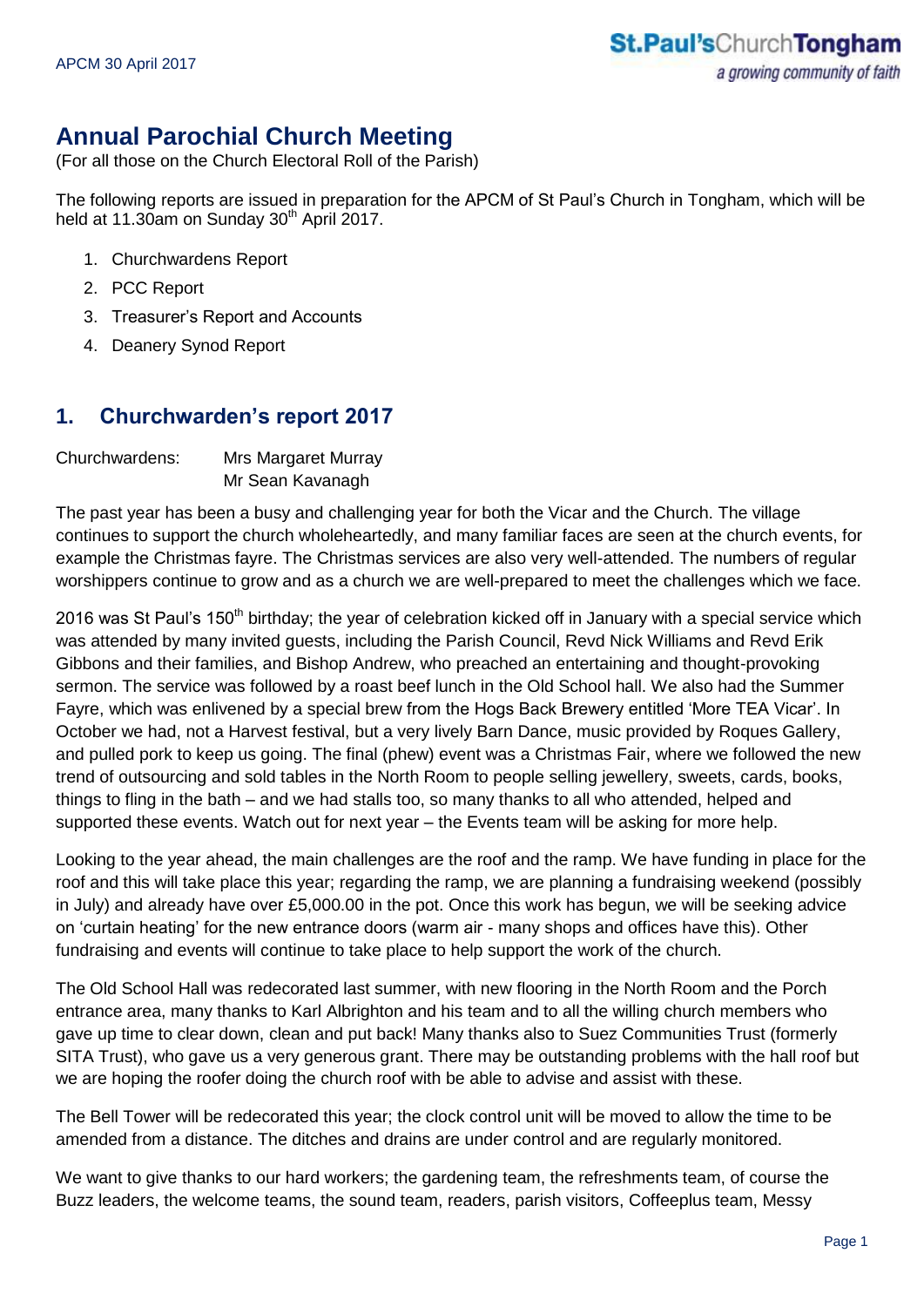Church… the list, if not endless, is extensive! We know that people are very busy these days and do not have much free time to give to church, but really we cannot function without help. The Events team in particular need more help and support; if you would like to volunteer to 'buddy up' with an experienced events member, do please let Claire, Sean or Margaret know. The Events team would be happy to mentor you. You will not find yourself suddenly running the summer fete, but you may find yourself helping someone to do so.

Finally, our appreciation goes to Claire, our Vicar; Claire, you really are a Vicar for the whole village, not just the church. Thank you for all your hard work and your commitment.

Sean and Margaret

## **2. PCC Report 2017**

#### **Administrative information:**

St Paul's Church is located in Poyle Road, Tongham, GU10 1DS and is within the Aldershot Deanery of the Guildford Diocese. The Parochial Church Council (PCC) is a 'charity exempt from registration' with the Charity Commission.

#### **PCC members in office at the time of writing are:**

#### Vicar: Revd. Claire Holt

Chair Wardens: Mr Sean Kavanagh - Vice chair (since 2014) Mrs Margaret Murray (since 2015)

Deanery Synod: Mrs Sally Banks (PCC Secretary) and Mr Kay Tauschwitz (next elections 2017)

Elected members:

- (until 2019) Mrs Jane Milne, Mr Rutton Viccajee, Mrs Sarah Johnson
- (until 2018) Mrs Sophie Vincent, Mr Dave Welch and Mr Glenn Penfold
- (until 2017) Mrs Norah Ashley-Barker, Mr Bill Manfield and Mrs Nicki Bunce (Treasurer)

#### **Structure, governance and management**

The method of appointment of Elected Members conforms to the requirements of The Church Representation Rules (2011 revision) whereby all Church attendees must register on the Electoral Roll for 6 months minimum and may then seek election to the PCC. Usually members are elected for three years (and may serve for six years before resting for a minimum of a year) ideally with three members being elected each year as three retire (but they remain eligible for re-election if they have not completed six consecutive years on the Council). Reaching the end of their term this year and now standing down are Mrs Norah Ashley-Barker and Mrs Nicki Bunce, with grateful thanks for your contribution of service you have given to the Council. Mr Bill Manfield has offered to stand for a further term, for which we are really grateful.

While not a member of the PCC, Mrs Elaine Penfold has been our Safeguarding Officer for many years and is now also wishing to step down. Mrs Nicki Bunce is also stepping down from her role as Treasurer as she finishes her 6 years on the PCC. Both these roles will need to be filled for the coming year.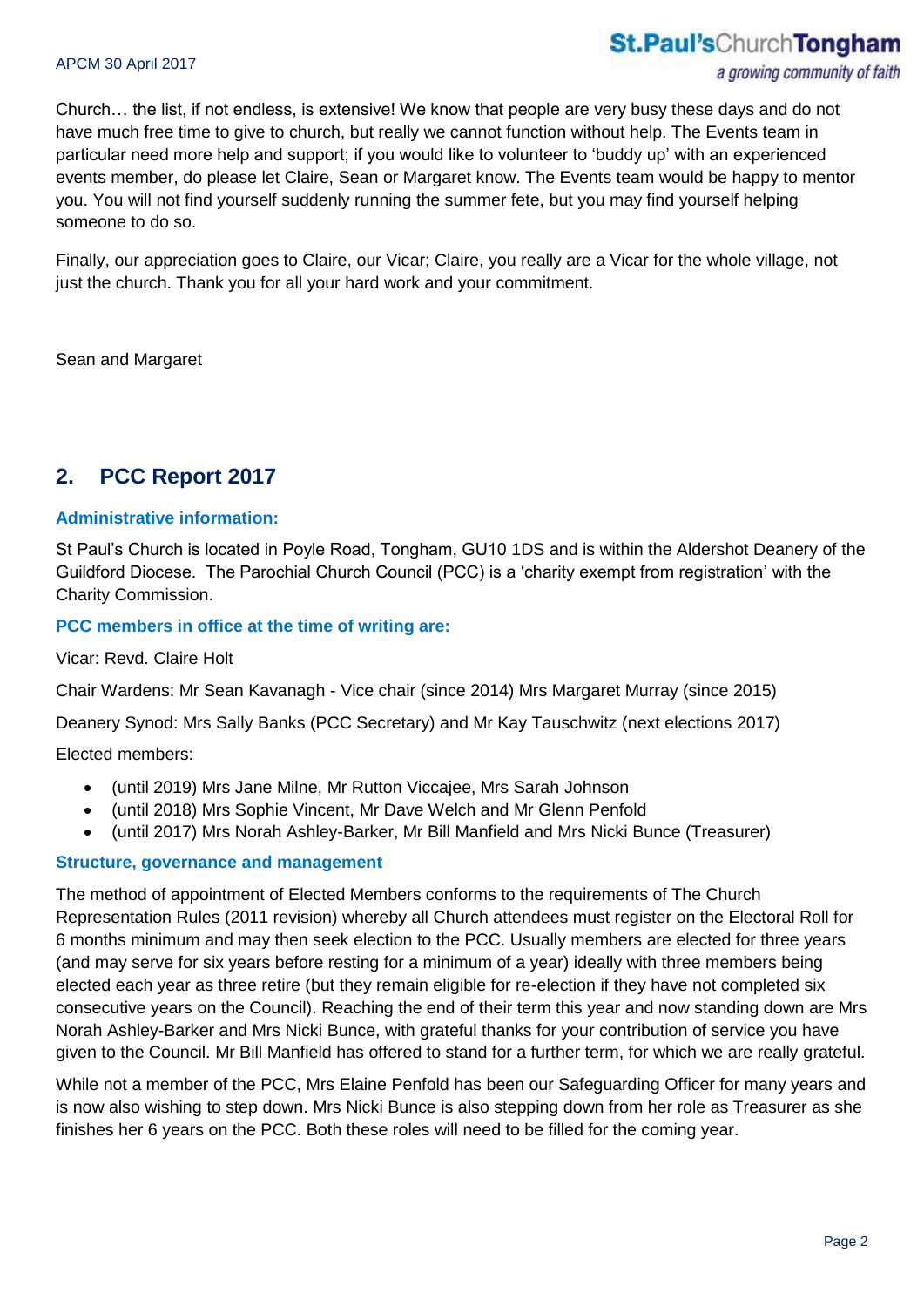#### **Objectives and activities**

The PCC has the responsibility of co-operating with Vicar: Revd. Claire Holt, in promoting within the ecclesiastical parish the whole mission of the Church (pastoral, evangelistic, social and ecumenical). The PCC also has freehold ownership and maintenance responsibilities for The Old School (beside the Church in Poyle Road) which serves as the Church Hall.

#### **Church attendance**

There are now 108 names on the Church Electoral Roll. Average weekly attendance at the main Sunday service over the whole of 2016 was 55 adults and 25 children.

#### **Review of the year**

#### **PCC:**

During this year we have worked in a different way as a PCC. We focused our PCC meetings on our **Church Development Plan** (we called it a Mission Action Plan or MAP at the last APCM), reviewing how things were developing.

- 1. To roll out a shared leadership plan to enable us to continue to grow
- 2. To review administration support
- 3. To review PCC meetings and subcommittees to resource vision and support new Mission Action plan for 2017

#### In reverse order!

- 3. Our review of PCC meetings meant we set up subcommittees to enable us to focus on particular areas of church life, to achieve more and not end up with very long PCC meetings which try to cover everything. These meetings have been very productive! The down side of this has been trying to ensure the actions actually get carried out. To this end, we have reviewed our plans for the coming year and will now have:
	- 5 PCC meetings with each of our coordinators doing a focused presentation at 1 meeting
	- Subcommittee meetings in between to ensure we are covering well the key areas of maintenance, finance and mission
	- Standing Committee to help move actions forward in between meetings
- 2. We have been delighted to appoint Wendy Blight as our administrative support. She has picked up a supportive role for the maintenance team and is beginning to pick up additional roles to help Sally as she has fewer hours available.
- 1. The Vision Subcommittee has been looking at the Shared Leadership plan and has now got to the stage where the Shared Leadership Team is established, and the Vision Subcommittee can be disbanded! The Shared Leadership Team has begun meeting and has been developing the new Church Development Plan for the coming year.

#### **Shared Leadership Team:**

Children and Families: Helen Rogers Youth: Dave Welch Discipleship: Jane Milne Pastoral: Rutton Viccajee Outreach: Pete Shears In addition to considering the Church Development Plan (CDP), the PCC has continued to approve events,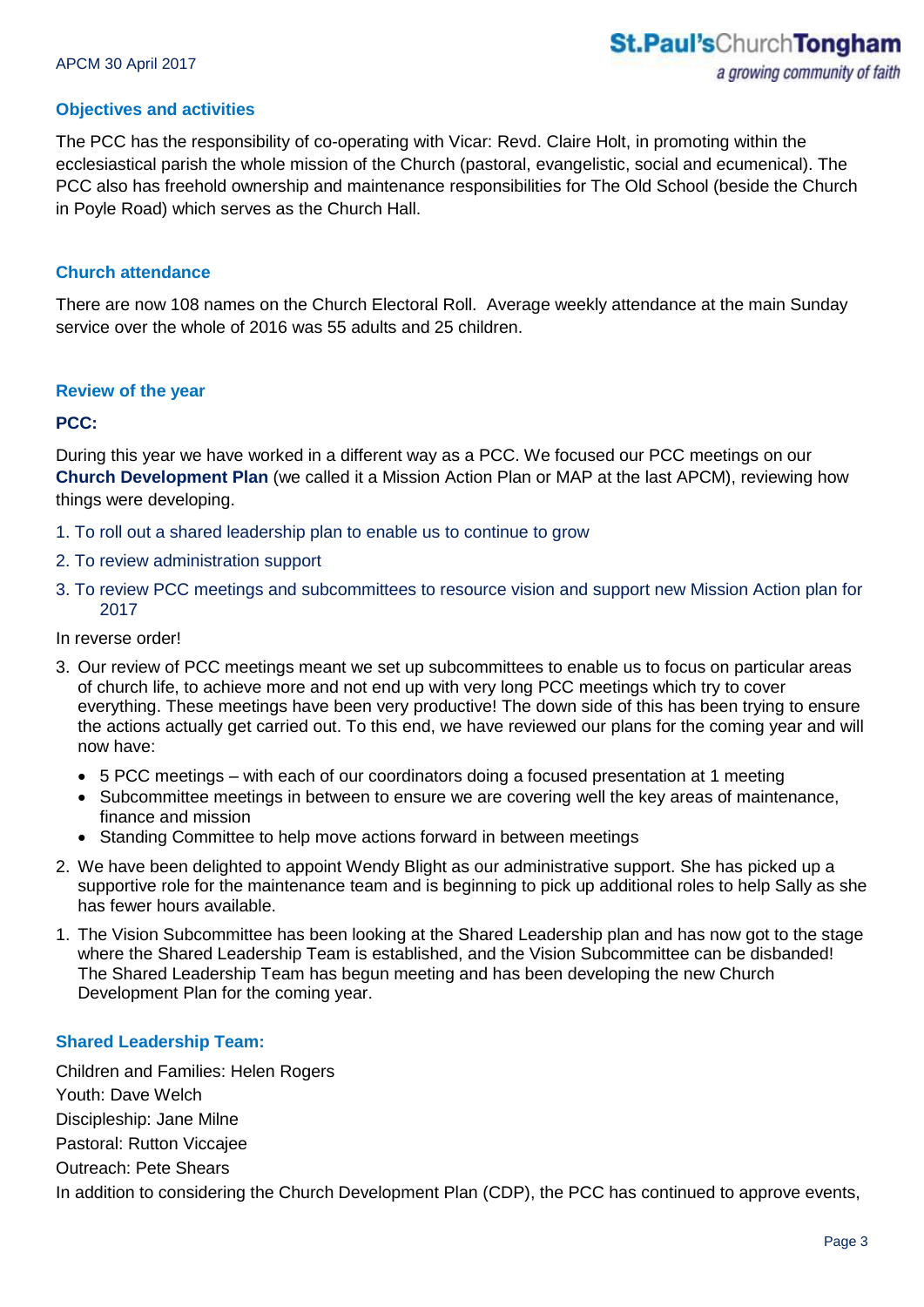to consider proposals from subcommittees, review finance and direct how funds are spent, updated Terms of Reference and considered where best to involve volunteers or get paid support. This year, we have taken the decision to employ James Cheesman to mow the churchyard and Alison Pickles to clean the church.

A huge thank you to all the volunteers who have done this for so many years! It is so difficult to get enough volunteers that we feel this decision has released us to use our time more wisely.

The PCC has a role in accountability and checking the decisions that are being taken and we are very blessed to have a PCC where we are able to do this with good humour, a joint desire to make the best decision possible and an openness to comments made.

The wardens have been fantastic this year in supporting everything going on and Claire too! They have been very active in making grant applications, which are extremely time consuming. And we are very grateful to them for all this hard work, which has also been so successful. The refurbishment of the Old School is fantastic and the roof work will start soon, now that a bat survey has taken place! A huge thank you to them!

In what has been our  $150<sup>th</sup>$  year, we can celebrate so much! God has been so good in directing us, equipping us and helping us to reach our goals and put us in a strong position for the next 150 years.

#### **Parish Life:**

We have continued with many of our regular activities. Although we had less events last year, (to try to do less, better) we still had a Summer and Christmas Fayre and a Harvest Barn Dance. These were bigger and better and drew in new people, some of whom now attend services! But they required a huge amount of effort, much of which landed on Margaret Murray. So, this year, we have smaller events again, with the hope that different people will take responsibility, helped and supported by the Events Team, so that the work is better shared out.

Our Children's team continue to do an amazing job and we give thanks to Karen, Nicki, and Lyn who have stepped down from regular help (though we keep inviting them back!) and Susi who is still helping with, but not leading, Buzz. We continue to have successful Easter, Summer and Christmas Buzz events which involve many children from St Paul's infants past and present, as well as others from the local community. Such a great opportunity! And Coffee Plus / Messy Church continue to support this work and build links with many families. The recent meals provided for mums was really appreciated!

Our Youth group, The Hub, also continues to meet on a Sunday evening and enable our young people to chat and share together. It has been great to see so many at Café Church, our newest service.

Café Church has been running termly and provides a great, relaxed time to worship and be encouraged in faith. Our termly Evensong also continues to be popular.

Fellowship Lunch has continued to grow – we really could do with a bigger hall to accommodate the large numbers! (Not on the plans, don't worry!) And we have seen several of Fellowship Lunch become regular attenders at our Wednesday 10am communion service, which also continues to grow (regularly getting 20+ people attending!). And Jamboree continues to provide a range of speakers to interest many from church and the wider community.

We have also been developing our pastoral team, and have been able to support several during a stay in hospital really well.

Last year was a bumper year for Weddings and Baptisms, but all churches are getting less funerals and we were the same. Do let people in the parish know we love to support and help them in each of these areas.

It is so encouraging to see so much taking place and to see people getting closer to God and growing in faith. A huge thank you to all the volunteers who enable these things to happen.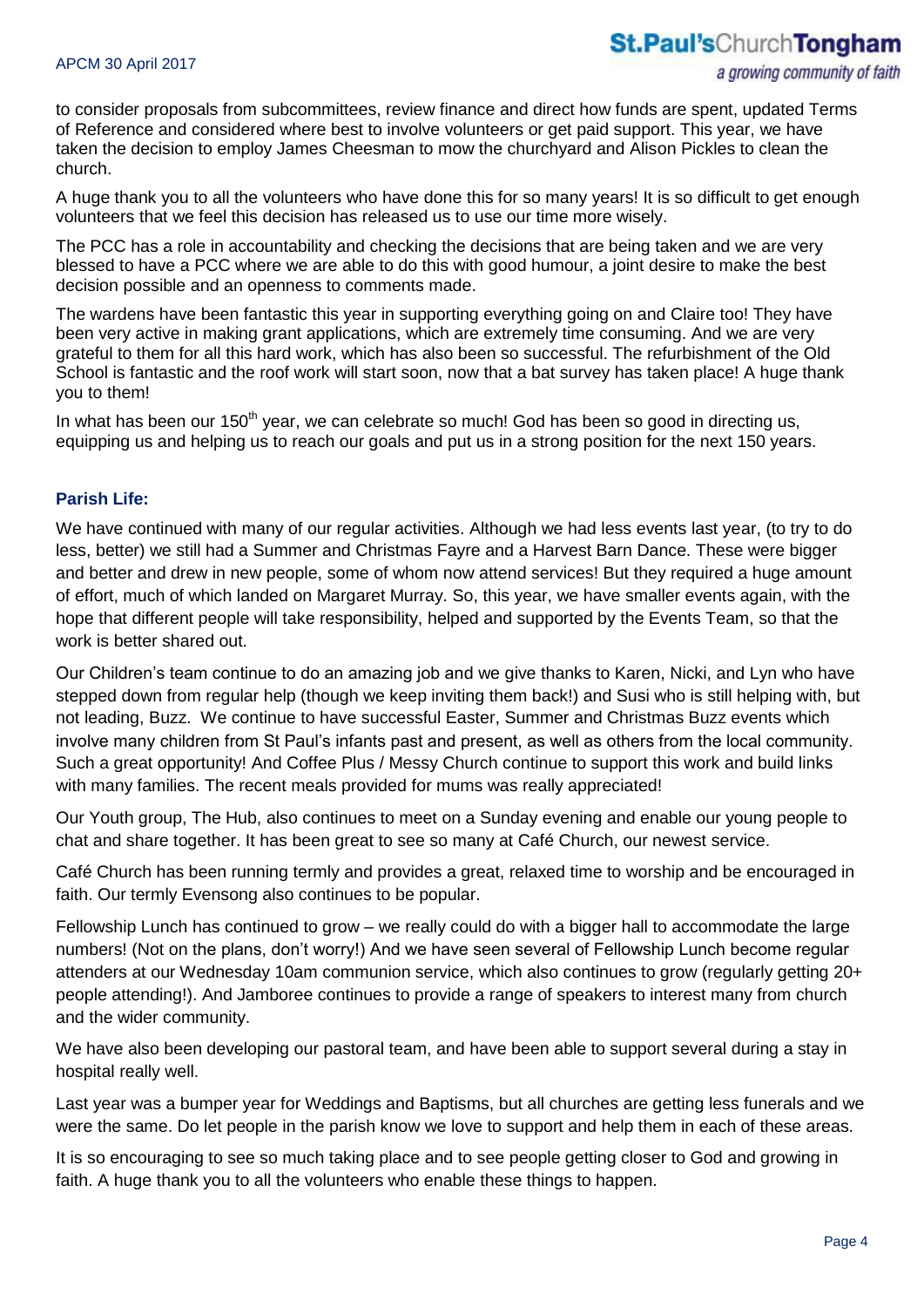# **4. Finance Report 2017**

Treasurer: Mrs Nicki Bunce

The accounts for 2016 show that income has increased since last year, this is largely down to two reasons. Firstly we made a Gift Aid claim covering the previous two years, moving forward we plan to try and claim this each year to smooth the income. And secondly we have been overwhelmed with the response to our currently "low-key" fundraising for the ramp and porch project. We have already seen over £5000 raised for this worthwhile project with the main fundraising efforts still to come in 2017.

We also received a £9400 grant from SITA which was quickly put to good use in the re-decoration of Old School. The decoration work was completed over the summer with a local builder and the results are fantastic.

Running costs for the church have remained stable at just over £5000 per calendar month and we have continued to address our maintenance projects as well as work to improve the graveyard.

We have continued to regularly support charity organisations (Water Aid, Phyllis Tuckwell, 2 Nepalese Charities, Blythswood Care) on a monthly basis with other one off donations being given to a project in Sudan organised by Bishop Anthony and to Step by Step. We have increased our giving this year.

Looking ahead for 2017 our parish share is to increase, and our main financial focus is the Ramp and Porch Project and the Church Roof.

Nicki Bunce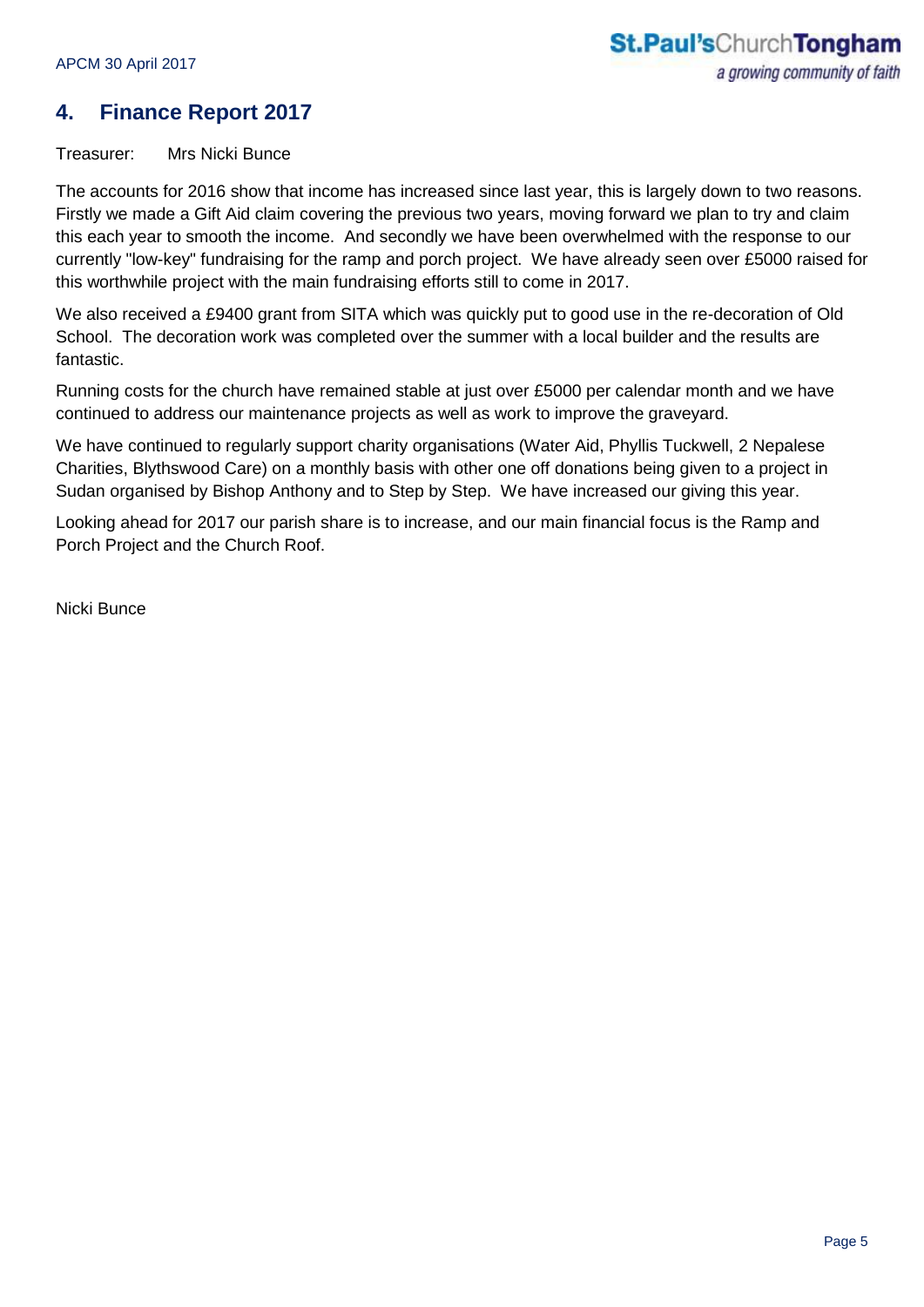## **Parochial Church Council of St Pauls, Tongham Statement of Financial Activities**

#### **For the year ending 31st December 2016**

| <b>INCOME</b>                              | 2016       |
|--------------------------------------------|------------|
| <b>Voluntary Giving</b>                    |            |
| <b>Church Box</b>                          | £218.26    |
| Collection                                 | £6,216.26  |
| <b>Envelopes Gift Aided</b>                | £3,803.60  |
| <b>Gift Aid Tax Recovered</b>              | £17,019.21 |
| Other one off donations                    | £7,859.46  |
| Planned Giving not Gift Aid                | £4,832.00  |
| Planned Giving with Gift Aid               | £27,476.60 |
| <b>Total Voluntary Giving</b>              | £67,425.39 |
|                                            |            |
| <b>Grants</b>                              | £10,200.00 |
|                                            |            |
| <b>Interest</b>                            | £58.27     |
|                                            |            |
| <b>Church Activities Income</b>            |            |
| <b>Childrens Work</b>                      | £567.88    |
| <b>Church Groups</b>                       | £1,429.55  |
| <b>Funerals</b>                            | £3,725.00  |
| Weddings                                   | £3,038.00  |
| <b>Total Church Activities Income</b>      | £8,760.43  |
|                                            |            |
| <b>Activities to Generate Income</b>       |            |
| <b>Church Events</b>                       | £4,039.67  |
| <b>Ad-Hoc Hall Hire</b>                    | £823.75    |
| <b>Regular Hall Hire</b>                   | £6,281.00  |
| Parking                                    | £2,040.00  |
| <b>Total Activities to Generate Income</b> | £13,184.42 |
|                                            |            |
| <b>TOTAL INCOME</b>                        | £99,628.51 |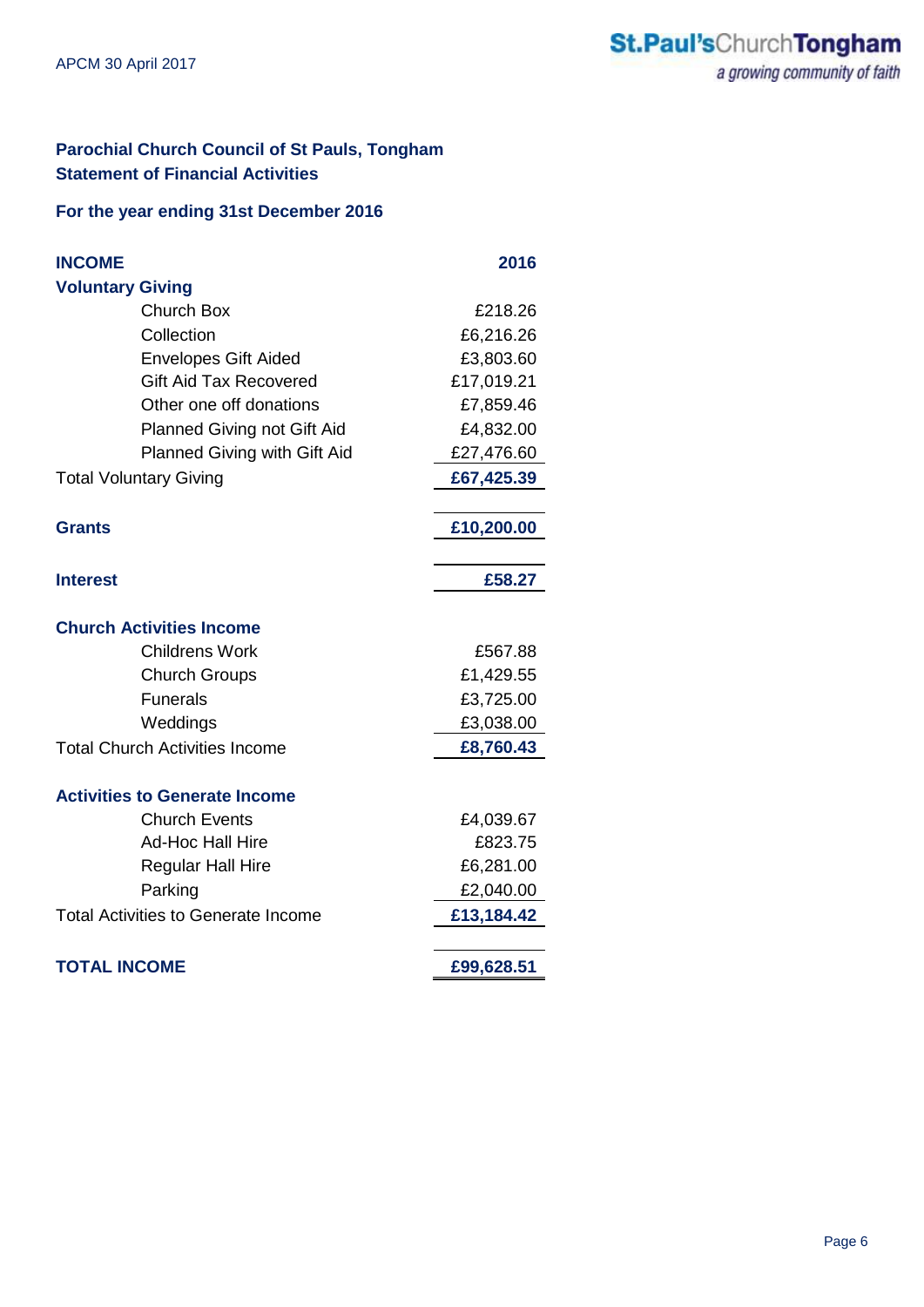| <b>EXPENSES</b>                                      |            |
|------------------------------------------------------|------------|
| Giving to Other Organisations                        | £3,675.31  |
| Parish Share                                         | £39,061.68 |
| Maintenance                                          |            |
| <b>Church Maintenance</b>                            | £4,164.70  |
| <b>Churchyard Maintenance</b>                        | £882.00    |
| <b>Hall Maintenance</b>                              | £11,051.50 |
| <b>Total Maintenance</b>                             | £16,098.20 |
|                                                      |            |
| Resources                                            | £410.02    |
| <b>Running Costs</b>                                 |            |
| <b>Baptisms</b>                                      | £196.12    |
| <b>Communion Expenses</b>                            | £85.36     |
| <b>Incumbent Expenses</b>                            | £1,498.29  |
| Insurance (Church and Hall)                          | £2,525.71  |
| <b>Kitchen Consumables</b>                           | £202.01    |
| Wake Up and Shake Up Expenses                        | £58.27     |
| <b>Weddings and Funerals</b>                         | £1,272.31  |
| <b>Total Running Costs</b>                           | £5,838.07  |
|                                                      |            |
| Staff Costs (includes admin, cleaner, verger)        | £3,824.19  |
| Training                                             | £647.00    |
|                                                      |            |
| Utility Bills (includes Gas, Electricity, Water)     | £4,560.54  |
| Admin (sundries, postage etc)                        | £948.58    |
|                                                      |            |
| <b>Fund Raising Expenses</b><br><b>Church Groups</b> | £1,444.12  |
| <b>Children and Youth Work Expenses</b>              | £929.85    |
| <b>Special Events</b>                                | £1,731.31  |
| <b>Total Fund Raising Expenses</b>                   | £4,105.28  |
|                                                      |            |
| <b>New Building Work</b>                             | £2,124.74  |
| <b>TOTAL EXPENSES</b>                                | £81,293.61 |
|                                                      |            |
| <b>OVERALL TOTAL</b>                                 | £18,334.90 |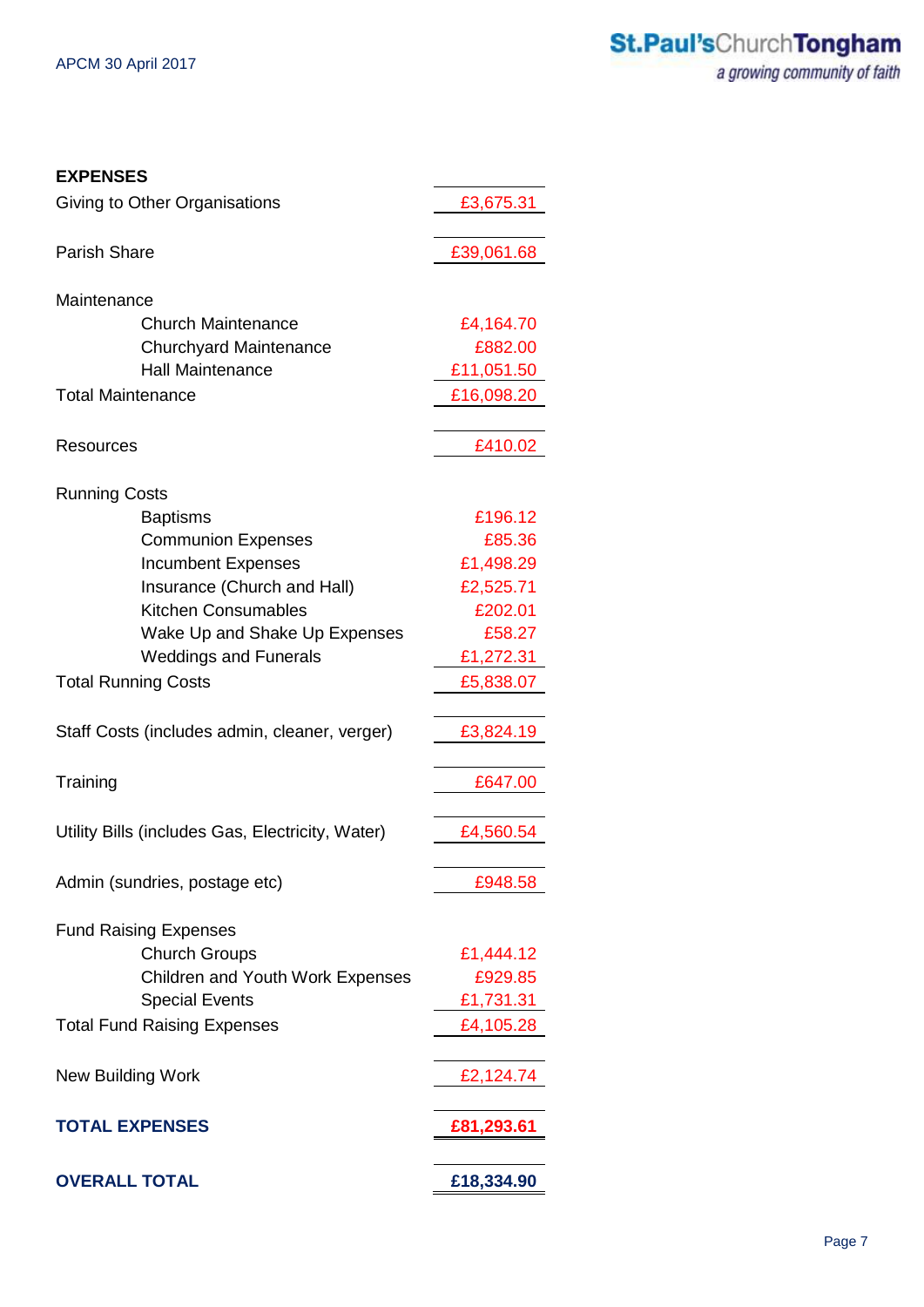#### **CURRENT BANK BALANCES**

| <b>CAF Bank - Deposit</b>  | £26,319.78 |
|----------------------------|------------|
| <b>CCLA - Deposit Fund</b> | £10,338.34 |
| <b>CCLA - Fabric Fund</b>  | £16,246.17 |
|                            | £52,904.29 |
|                            |            |
| OF WHICH RESTRICTED FUNDS  |            |
| Ramp                       | £5,895.09  |

# Other **E6,034.73**

## **5. Deanery Synod Report 2017**

This year we have continued to have very well run and interesting meetings, continuing with the same format. This year, George Newton is taking a sabbatical, so the meetings are chaired by the lay Chair, James Lee. Each meeting starts off with a short time of worship led by the hosting church, and some news on the opportunities and challenges faced locally. There's then an opportunity to hear about things going on in the Deanery, for example the Wellesley project (formally known as the Aldershot Urban Expansion) and also updates from Diocesan and General Synod meetings.

Each meeting we have and invited speaker on a particular topic of interest, and in the 3 meetings this year, we have once again covered some really interesting areas – see below. It's a great opportunity to meet and get to know people from other churches around the deanery, as we chat over tea and cake before the meetings start, or through our break-out discussion groups.

There are formal minutes for each meeting, but I also publish notes for us here at St Paul's, and try and highlight things which I think our church family would be interested in. The notes are filed at the back of the PCC Minutes file, at the back of church – do stop and have a look some time, or if you'd like an electronic copy, just drop me an email at [office@stpaulstongham.org.uk.](mailto:office@stpaulstongham.org.uk) The notes below are very brief, but do please have a look at the original notes – there's lots of interesting stuff in there!

#### **15 th June 2016 at The Church on the Heath, Fleet – Pastoral Care**

The Church on the Heath is a new ecumenical church, established 10 years ago, to serve the new community at Elvetham Heath, and is very close in nature to the new church at Wellesley. Starting with a congregation of only 25, the church as grown, and now has a church family of around 150 adults and 50-60 children on a Sunday.

Revd Clive Richardson spoke about the changing face of Pastoral Care in the 21<sup>st</sup> century, focusing on the issues faced by carers, and we discussed ways in which the church can support people who are carers in our communities. Lots of contacts and resource information was handed out.